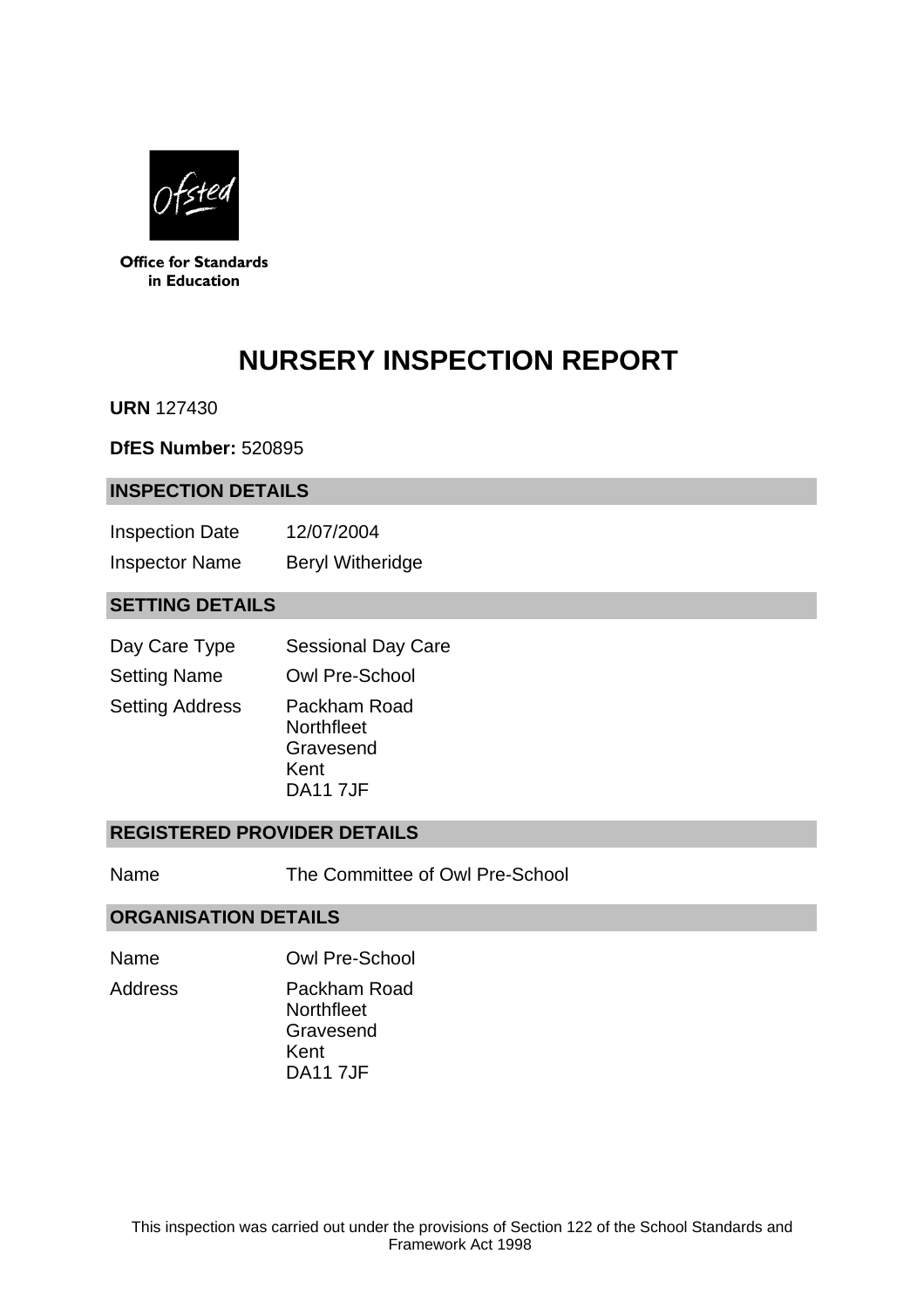## **ABOUT THE INSPECTION**

The purpose of this inspection is to assure government, parents and the public that the nursery education for funded three and four year old children is of an acceptable quality. Inspection of nursery education also identifies strengths and weaknesses so that providers can improve the quality of educational provision and help children to achieve the early learning goals (elgs) by the end of the Foundation Stage. This inspection report must be made available to all parents.

If the setting has been inspected previously, an action plan will have been drawn up to tackle issues identified. This inspection, therefore, must also assess what progress has been made in the implementation of this plan.

#### **Information about the setting**

Owl Pre-School opened in 1976.

It operates from two rooms, with a kitchen and bathroom in a pre-fabricated building, in Shears Green Infant School grounds in Northfleet, Gravesend. The pre-school serves the local area but people do come from further afield.

There are currently 63 children from 2 to 5 years on roll. This includes 31 funded 3-year-olds and 32 funded 4-year-olds. Children attend for a variety of sessions. The setting currently supports no children with special needs and none who speak English as an additional language.

The group opens 5 days a week during school term times. Sessions are from 08.45 - 11.45, Monday to Friday and 13.00 - 15.30 Monday to Thursday.

There are 12 staff who work with the children. Half the staff have early years qualifications to NVQ level 2 or 3. Several staff have undertaken short courses over the last 12 months.

The setting receives support from a teacher and mentor from the local Early Years Development and Childcare Partnership (EYDCP). The setting is currently undertaking the Kent Quality Kitemark.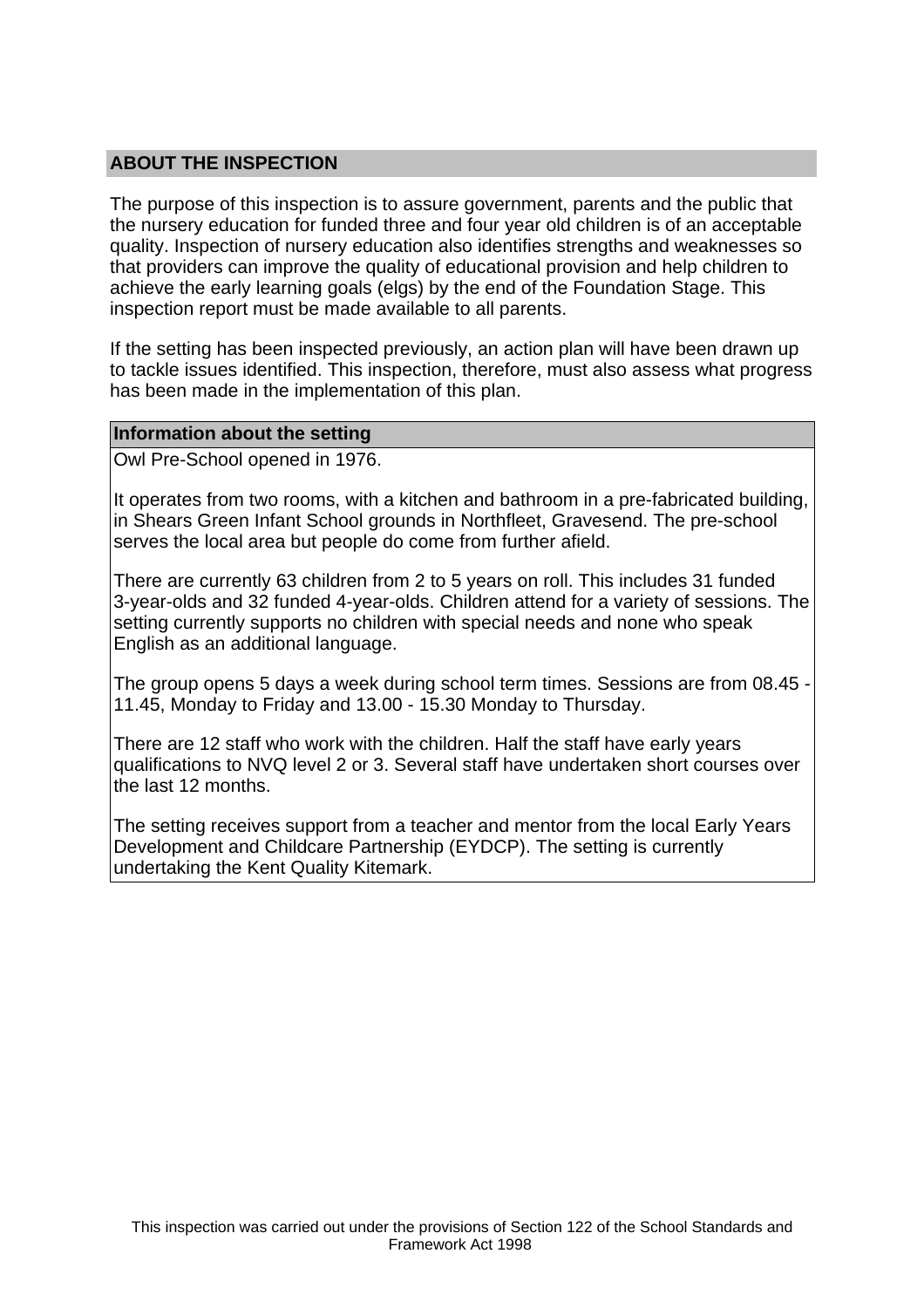# **INSPECTION OF THE NURSERY EDUCATION PROVISION FOR FUNDED THREE AND FOUR YEAR OLDS.**

## **How effective is the nursery education?**

Owl Pre-school is acceptable and of high quality. Children are making very good progress towards the Early Learning Goals.

Teaching is very good. Staff have a good knowledge of the Early Learning Goals. They plan activities to interest and stimulate the children's learning. Planning includes opportunities to extend the learning of the older and more capable children. They extend children's knowledge by encouraging new skills and build on learnt ones. Good supporting photographic evidence is provided. Staff teach the children by example, they are good role models. They encourage the children to move freely between activities and support them in the use of the available resources. The children are confident and well behaved.

Leadership and management is very good. All the staff know their roles within the pre-school and have good working relationships with each other. They have excellent interaction with the children. The staff are committed to the care and development of the children. The curriculum planning is very thorough and takes into account the needs of all the children. Staff are encouraged to undertake training which they do whenever possible. The committee is very involved in the progress of the group and works closely with the staff to provide a well resourced and effective pre-school.

The partnership with parents is very good. Parents feel that the staff are friendly, approachable and professional. They are given written information regarding the Early Learning Goals and the proposed half termly activities. Plans are displayed on the parents notice board. Parents are kept well informed of their child's progress, there are formal arrangements in place for them to look at the records and to have an input into their future learning but records are available for them to see at any time. The committee arranges social events and activities during the holidays to encourage continuity for parents and children.

#### **What is being done well?**

- The staff teach the children by example, they are good role models. Children know how to behave and understand what is acceptable and what is not.
- Partnership with parents is positive and parents are encouraged to come into the group and take an active interest in their child's progress.
- Leadership and management is good. Staff work well together and are committed to the learning and development of the children. Children receive good support.
- Staffs' understanding and use of the early learning goals, in planning, provides children with good opportunities to learn and develop.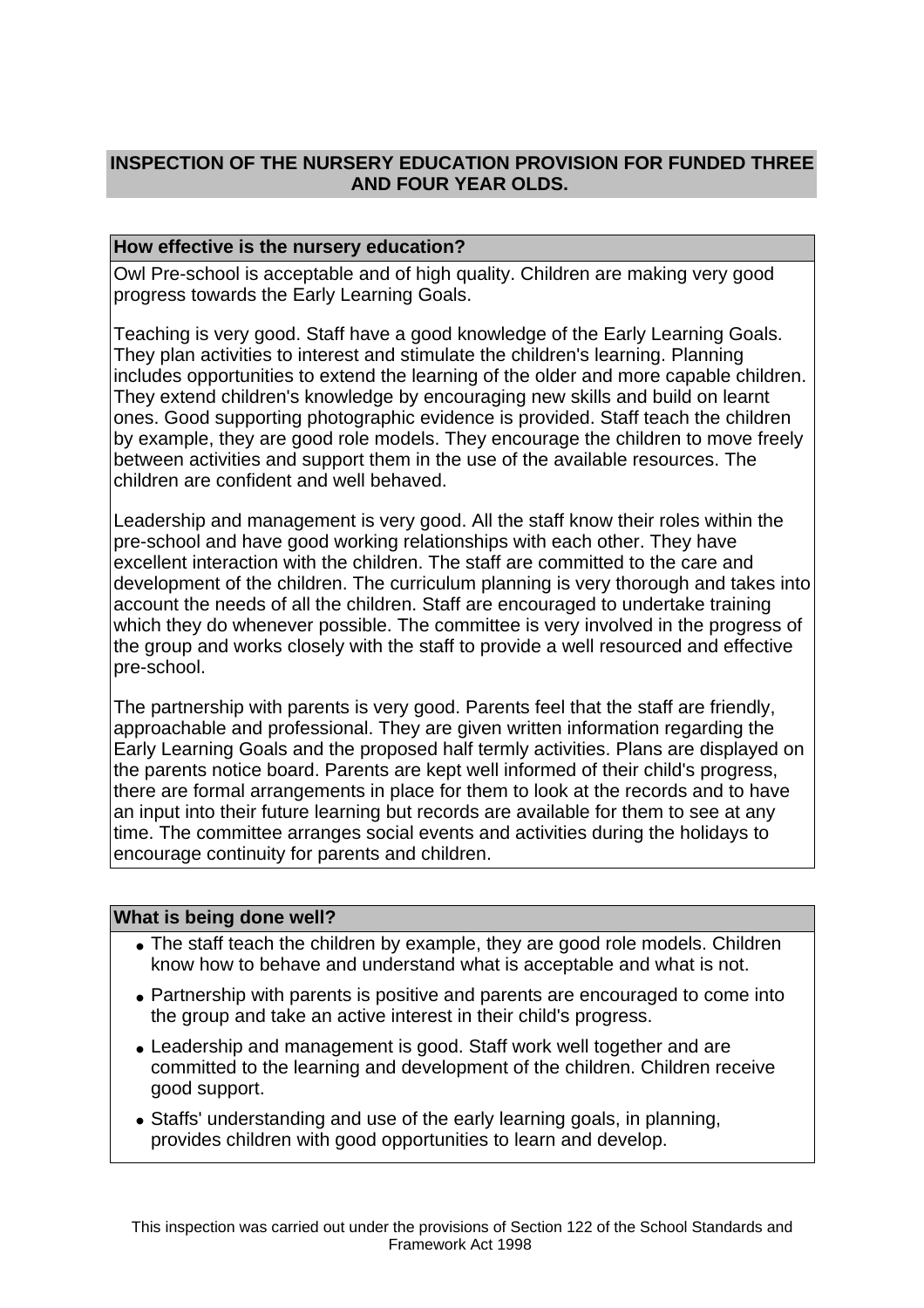- The children are provided with a stimulating, exciting and interesting environment in which to play. They are confident, independent and enjoy learning.
- The children are provided with a stimulating, exciting and interesting environment in which to play. They are confident, independent and enjoy learning.

## **What needs to be improved?**

• the use and planning of the outdoor area and equipment

#### **What has improved since the last inspection?**

Progress since the last inspection is very good.

The group was asked to improve the mathematics planning to include opportunities for children to solve simple mathematical problems, including simple addition and subtraction and show and awareness of numbers.

Staff addressed this through curriculum planning introducing simple number operations and by increasing the resources to ensure progression.

They were also asked to provide children with opportunities to use, symbols, pictures, familiar letters and words in their writing.

Staff discussed this at curriculum planning meetings and to purchase more resources to support this.

Observations and records of children's progress are kept.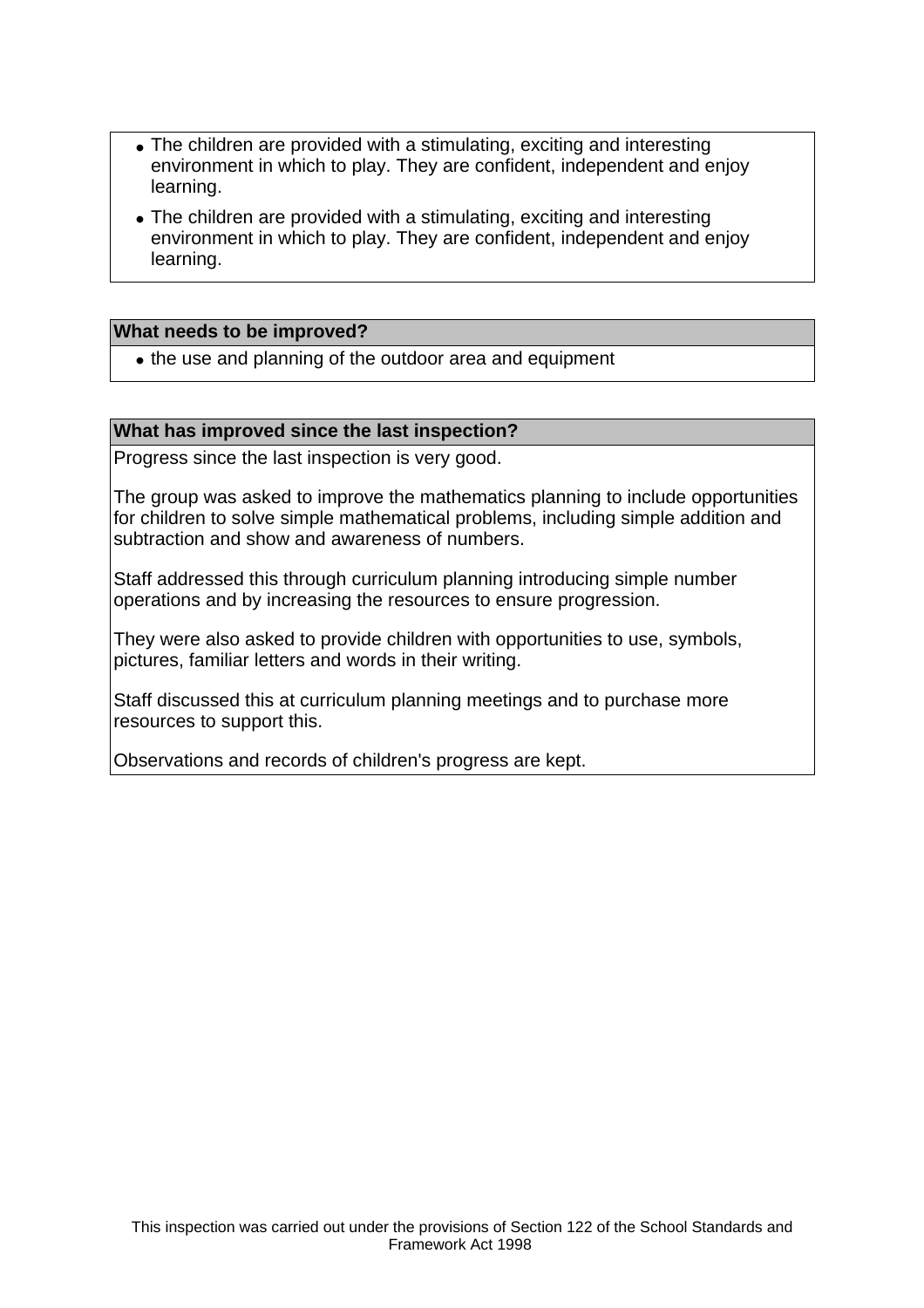# **SUMMARY OF JUDGEMENTS**

## **PERSONAL, SOCIAL AND EMOTIONAL DEVELOPMENT**

Judgement: Very Good

Staff provide stimulating surroundings and the children are motivated to learn. Children have good self esteem and confidence. They are able to form relationships, take turns and play well together in groups. Children are independent, have self care, can select toys and work independently. They have good relationships with each other and staff. Behaviour is generally good and staff deal with any incidents in a calm consistent way. Good behaviour is always praised.

# **COMMUNICATION, LANGUAGE AND LITERACY**

Judgement: Very Good

Children are provided with opportunities for writing, mark making and reading. They are able to recognise letters and sounds. Four year olds are more able at identifying letters and sounds than most of the three year olds. Children are confident in their use of language. They are good communicators and are able to use language to describe things and explain what they mean. Staff encourage children to use new words and ideas, and to extend their vocabulary.

## **MATHEMATICAL DEVELOPMENT**

Judgement: Very Good

Children can count reliably up to ten, some four year olds confidently beyond this, with understanding. They recognise written numbers. Number displays are at child height so they are able to touch and see the display clearly. Children are able to do simple addition and subtraction. Staff encourage them in the use of comparative and descriptive language, especially the four year olds.

# **KNOWLEDGE AND UNDERSTANDING OF THE WORLD**

Judgement: Very Good

Children have opportunities to explore, investigate and question. Four year olds show an ability in the use of computers, most three year olds require support. They have opportunities to learn about the natural world. They grow seeds and plants. Children have a strong sense of self, self worth and an understanding of the world around them. They have opportunities to learn about their lives and different aspects of others around them.

## **PHYSICAL DEVELOPMENT**

Judgement: Very Good

Children are confident and move with control and co-ordination, they have a good sense of space. They show ability and confidence in the use of both large and small equipment. They are encouraged to use both gross and small motor skills. Children are given opportunities for outdoor play but some of the outdoor equipment is in need of upgrading.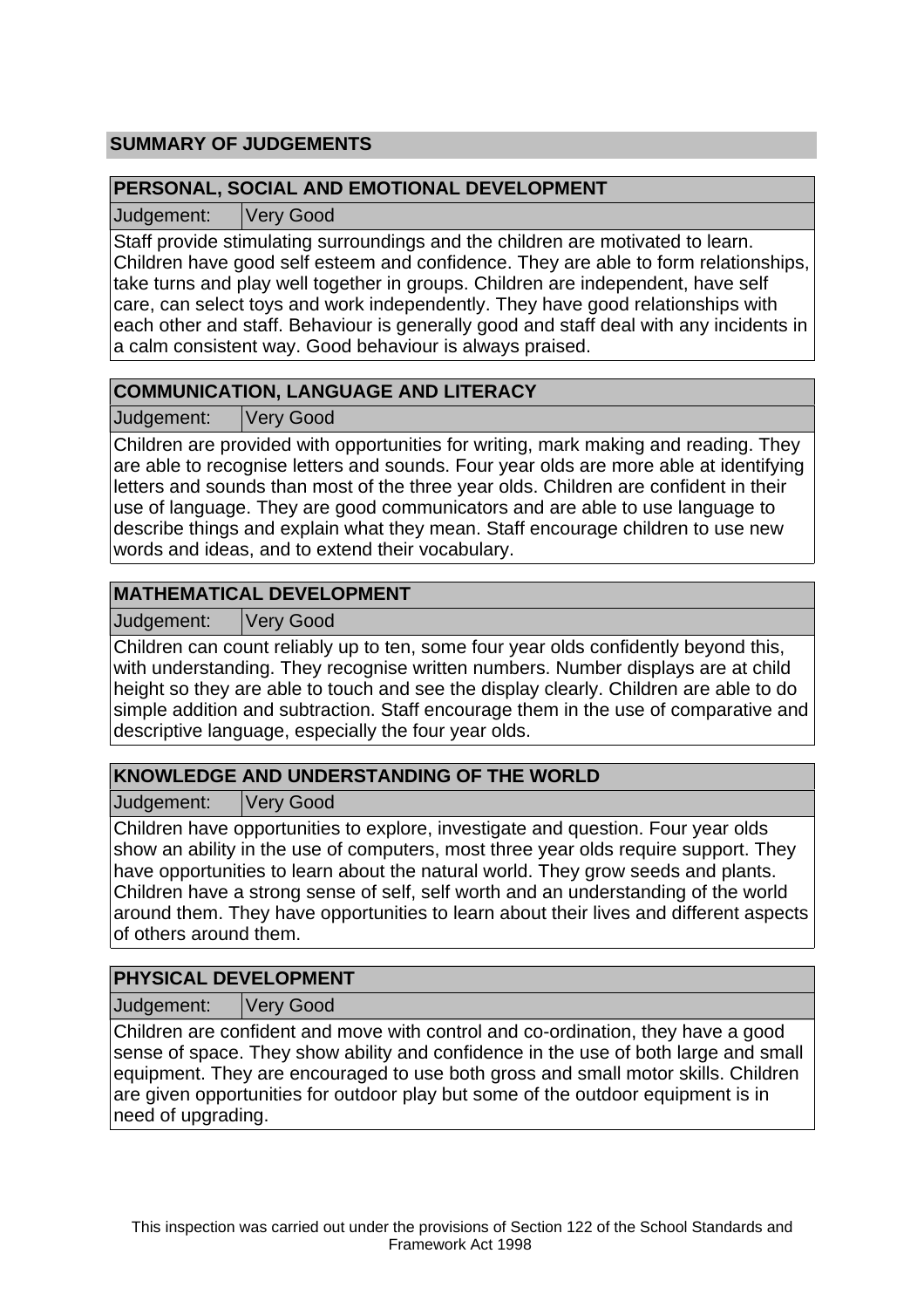# **CREATIVE DEVELOPMENT**

Judgement: Very Good

Children use their imagination well, especially four year olds in role play. They have opportunities to explore colour, texture, shape, sound and extend their imagination. They have free access to the toys and equipment which encourages them to use their creative skills. Staff support children when they are not sure how to use equipment.

**Children's spiritual, moral, social, and cultural development is fostered appropriately.**